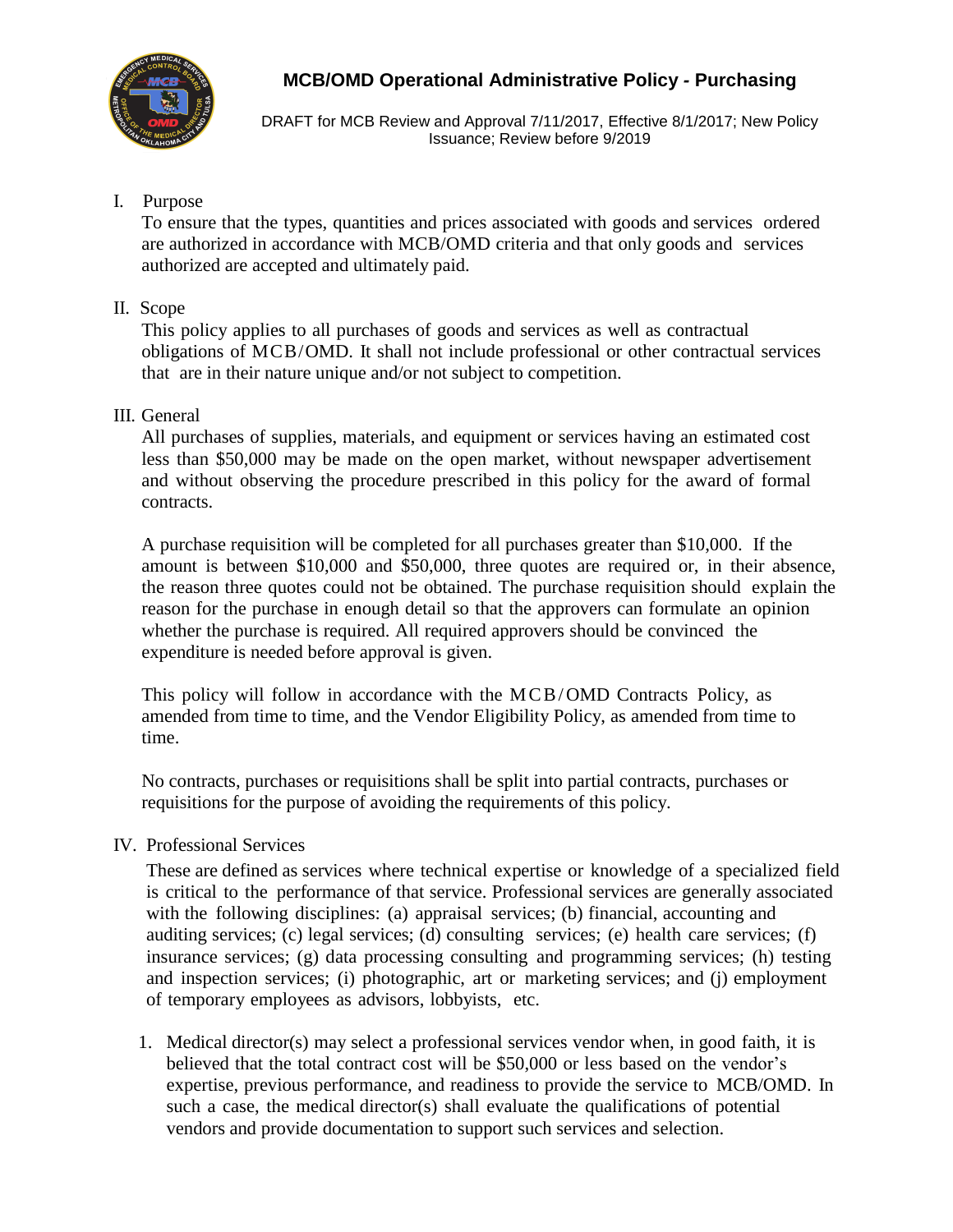

DRAFT for MCB Review and Approval 7/11/2017, Effective 8/1/2017; New Policy Issuance; Review before 9/2019

- 2. Any purchase of professional services obligating M C B / OMD to an expenditure of over \$50,000 shall be purchased under a competitive Request for Proposal (RFP)/Request for Qualifications (RFQ) procedure.
	- A. A RFP is a method of vendor selection in which award is made to the responsible vendor or whose offer is considered the best when evaluated against established criteria and all other offers. Cost may or may not be the primary focus of the award, but is a factor taken into consideration. Criteria shall include, but not be limited to: applicable and appropriate qualifications, experience, referenced successes, and cost.
		- i. A RFP including a scope of work, evaluation criteria, insurance and bonding requirements (if applicable), and the proposals consideration date and time shall be announced and/or sent to relevant vendors. Method of announcement may include posting the RFP on the MCB/OMD website.
		- ii. The medical director(s) and appropriate MCB/OMD personnel shall review the proposals, interview vendor(s) if necessary, and rank the vendors per the perceived quality, cost, and timing of their offers.
		- iii. Negotiation with the most qualified vendor shall be undertaken to obtain a contract incorporating the scope of services, method of contracting, price and terms and conditions determined to be fair and reasonable to MCB/OMD. If negotiations with the most qualified vendor are not successful, negotiations with the second most qualified vendor shall then be undertaken, and so on, until a contract is successfully negotiated with a qualified vendor.
		- iv. Professional services over \$100,000 must be formally considered and acted upon by the Medical Control Board.
	- 3. Request for Qualifications
		- A. An RFQ process may be utilized for professional services purchases more than \$50,000. Utilization of an RFQ is generally advantageous when the services to be provided are of a highly specialized nature, or when the scope of work is difficult to define. The RFQ process is the same as the RFP process outlined above, except that vendors are not required to include a price in their submittals.
		- B. A RFQ may be used to narrow down the number of vendors before competitive sealed RFP process is used.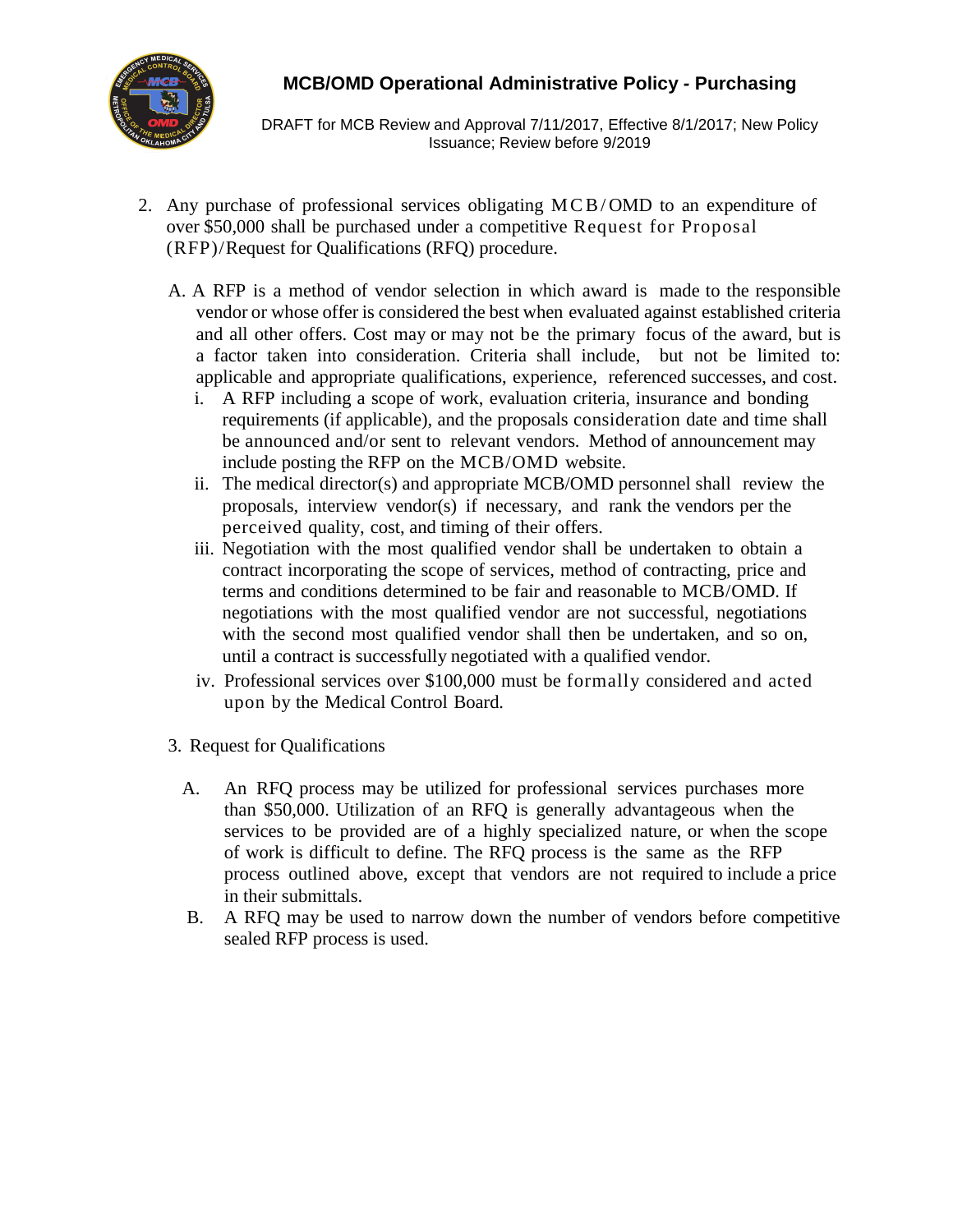

DRAFT for MCB Review and Approval 7/11/2017, Effective 8/1/2017; New Policy Issuance; Review before 9/2019

## V. Information Technology Purchases

The medical director(s) are responsible directly or indirectly through assignment to MCB/OMD personnel, most often to the Director of Health Information Services, to verify appropriate compatibility for all technology hardware, software, information technology services, communications, and G.I.S. related technologies. Compatibility considerations should be made early in the purchasing process for such related equipment and/or services. While compatibility with EMSA and/or Fire Department systems can at times prove advantageous, such compatibility will be at the discretion of the medical director(s) and ultimately, the MCB.

- VI. Blanket Purchase Agreements or Contract Purchase Agreements
	- 1. Blanket purchase agreement or term contracts, are agreements established with vendors to allow individual purchases by MCB/OMD throughout the year without repeating the competitive bidding process each time a purchase is made. Blanket purchase orders take advantage of volume discounting based on the annual estimated quantities purchased. Blanket purchase orders also reduce paperwork; therefore, expediting service and reducing purchasing costs.
	- 2. Blanket purchase orders do not commit  $MCB/OMD$  to purchase any supply or service from the vendor. They are issued to advise the vendor of the supply and/or service M C B / OMD may require, establish terms and pricing where applicable, establish dollar limits, either per order or time, establish personnel authorized to make purchases against these blanket purchase orders and outline the ordering, receiving and invoicing procedure.
- VII. Cooperative Agreements and Intergovernmental Purchasing

This is a process by which two or more governmental jurisdictions join to purchase supplies or services from the same vendor or other government agencies perform bids on supplies and services, and the vendor will extend the same terms and pricing to other government entities. This form of purchasing has the benefits of reducing administrative costs, eliminating duplication of effort, lowering prices, sharing information and taking advantage of expertise and information that may be available in only one of the jurisdictions.

1. MCB/OMD may purchase directly from any contract awarded by the State of Oklahoma or any State of Oklahoma agency under the Oklahoma Central Purchasing Act, by the City of Tulsa, by the City of Oklahoma City, by any county in the State of Oklahoma or by the U.S. General Services Administration. A purchase greater than \$50,000 cannot be made by contract from a county or from the GSA.